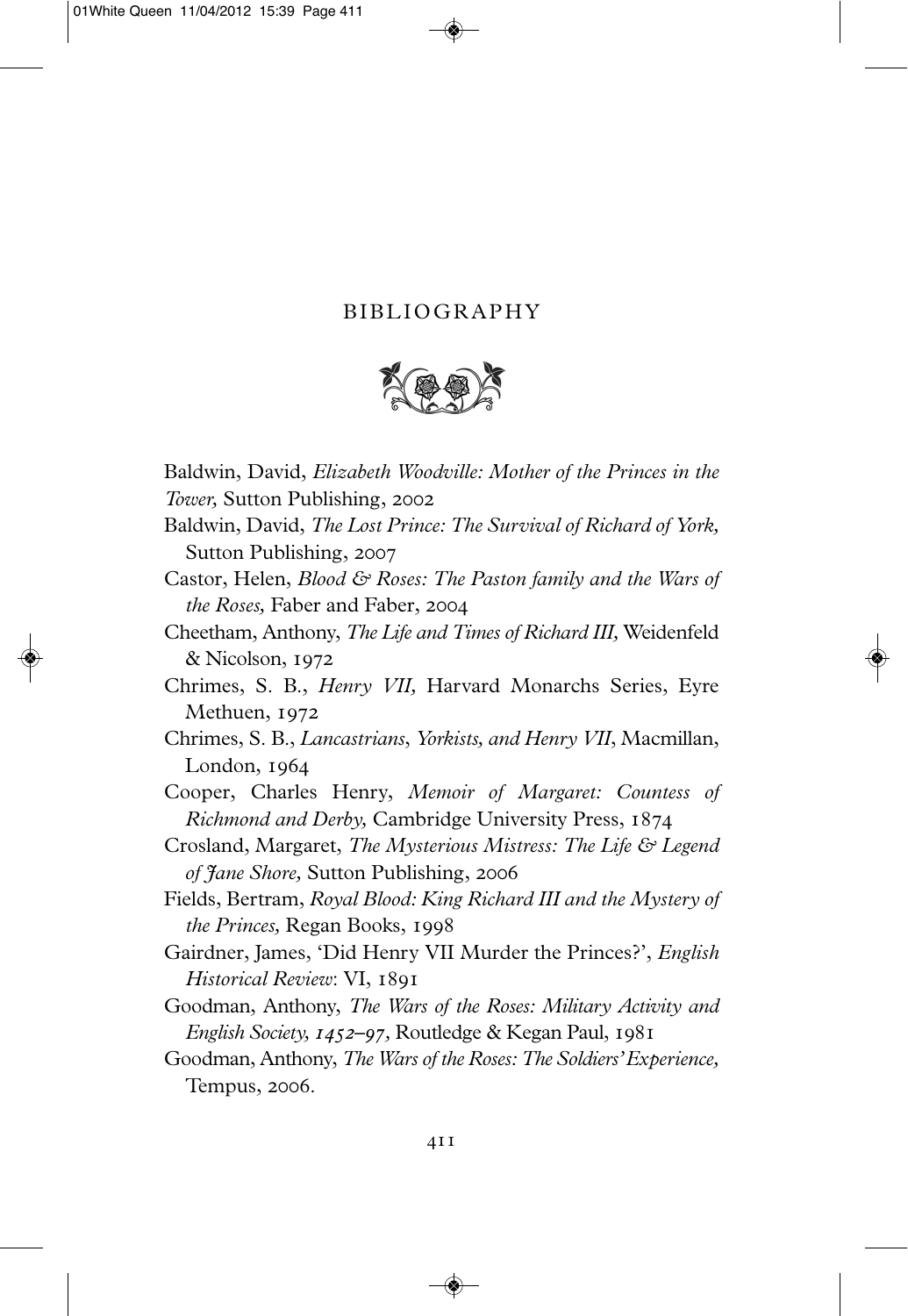## BIBLIOGRAPHY

- Hammond, P. W., and Sutton, Anne F., *Richard III: The Road to Bosworth Field,* Constable,
- Harvey, Nancy Lenz, *Elizabeth of York: Tudor Queen,* Arthur Baker, 1973
- Hicks, Michael, *Anne Neville: Queen to Richard III,* Tempus, 2007

Hicks, Michael, *Richard III,* Tempus,

Hicks, Michael, *The Prince in the Tower: The Short Life & Mysterious Disappearance of Edward V,* Tempus,

- MacGibbon, David, *Elizabeth Woodville 1437–1492: Her Life and Times,* Arthur Baker,
- Mancini, D., Cato, A., and Armstrong, C.A.J., *The Usurpation of Richard the Third: Dominicus Mancinus Ad Angelum Catonem De Occupatione Regni Anglie per Ricardum Tercium Libellus,* Clarendon, 1969
- Markham, Clements, R., 'Richard III: A Doubtful Verdict Reviewed*', English Historical Review: VI*,
- Neillands, Robin, *The Wars of the Roses,* Cassell,
- Plowden, Alison, *The House of Tudor,* Weidenfeld & Nicolson, 1976
- Pollard, A. J., *Richard III and the Princes in the Tower,* Sutton Publishing, 2002
- Prestwich, Michael, *Plantaganet England 1225–1360*, Clarendon, 2005
- Reed, Conyers, *The Tudor: Personalities & Practical Politics in 16<sup>th</sup> Century England,* Oxford University Press,
- Ross, Charles, *Edward IV,* Harvard Monarchs Series, Eyre Methuen, 1974
- Ross, Charles, *Richard III,* Harvard Monarchs Series, Eyre Methuen, 1981

Jones, Michael K., and Underwood, Malcolm G., *The King's Mother; Margaret Beaufort: Countess of Richmond and Derby,* Cambridge University Press,

Kendall, Paul Murray, *Richard the Third,* Norton and Company, 1975